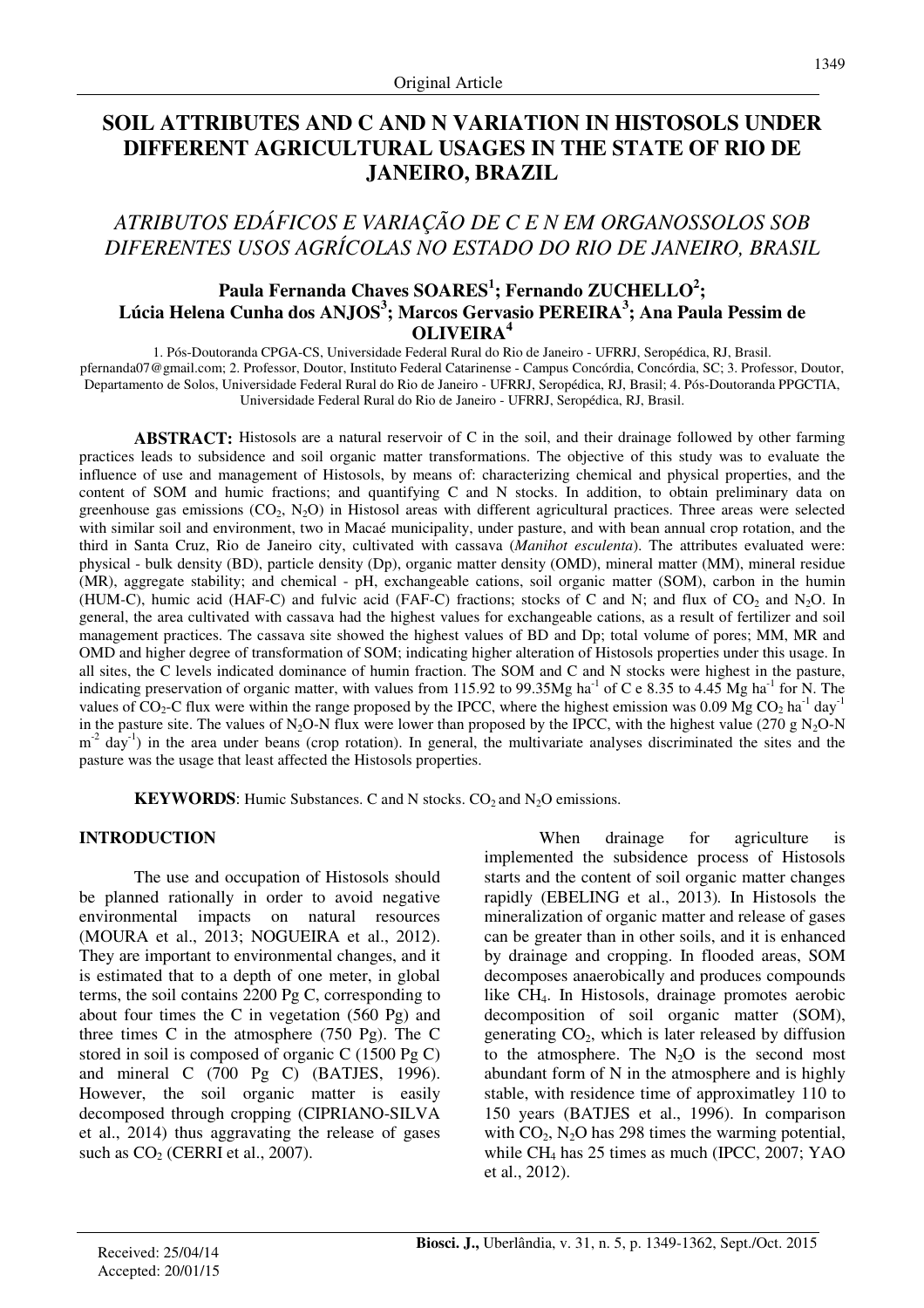Histosols are different from other soils, and they are defined in the Brazilian Soil Classification System (SiBCS) (EMBRAPA, 2013) as less developed soils with high organic carbon ( $\geq 80$  g kg) <sup>1</sup>). Among their distinctive edaphic characteristics are the dark colors and high moisture retention, susceptibility to subsidence, acidity and cation exchange capacity (CEC), as well as presence of plant matterial at different stages of decomposition.

In contrast, the increase in the SOM stock is slow and needs adequate soil management, particularly in tropical regions where decomposition is faster due to the higher biological activity (SIX et al., 2002). In Serra de Espinhaço Meridional region of Minas Gerais, Silva et al. (2007) found Histosols acidic and with high concentrations of exchangeable  $Al^{3+}$  and potential acidity; with high CEC as a function of depotronation or protonation of carboxyl and phenyl radicals.

In Histosols, the properties and characteristics of the organic matter determine the rate of mineralization and emissions of C and N to the atmosphere in the form of gases. The objective of this study was to evaluate the influence of use and management of Histosols, by means of: characterizing chemical and physical properties, and the content of SOM and humic fractions; and quantifying C and N stocks. In addition, to obtain preliminary data on greenhouse gas emissions  $(CO<sub>2</sub>)$ ,  $N<sub>2</sub>O$  in Histosol areas with different agricultural practices.

## **MATERIAL AND METHODS**

## **Location and Characterization of the Areas and Soil Sampling**

The study was conducted in three areas with soils classified as Histosols, according to the SiBCS (EMBRAPA, 2013), in floodplain regions of Rio de Janeiro State and with different tillages and cover crops. The first area (1), in the municipality of Macaé, has been cultivated with mixed pasture consisting of *Brachiaria brizantha* and leguminous, for beef cattle production. The water table level is controlled by channels along the Macaé and São Pedro rivers, at a depth of approximately 60 cm. The second area (2) is adjacent to the first; this area is planted with corn (*Zea mays*), rice (*Oryza sativa*), and beans (*Phaseolus vulgaris*) for seed production, in a crop rotation system. The cultivation practices are by conventional tillage, consisting of plowing and harrowing the surface layers. The drainage channels are deeper (approximately 1.5 m) and closer than in the first area. The third area (3), in Santa Cruz district, in the western part of Rio de

Janeiro city, has been planted with cassava (*Manihot esculenta*) since the 1980s. The soil is mechanized and the cassava is planted in raised beds about 30 cm high, and dolomitic lime was applied during the period of cultivation. The drainage channels are 80 cm deep. The third area has been cultivated for the longest period, as part of a settlement project starting in the 1940s, which included the macrodrainage of the region.

The soil was sampled in 2009 and 2010, in areas 1 and 2 in April and in area 3 in May. In each location there were three sites selected for trenching, and in each trench samples were collected at depth intervals of 0-10 and 10-20 cm.

## **Analytic Characterization**

The air dry soil samples were analyzed for Ca, Mg, Na, K, Al, H+Al, pH and C according to Embrapa (1997), and the N according to Tedesco et al. (1995). The pH was determined in a soil-liquid suspension of 1:2.5, in water, CaCl<sub>2</sub> 0.01 mol  $L^{-1}$ and KCl 1 mol  $L^{-1}$ . The soil total C and N contents were determined in a Tru-Spec CHN elemental analyzer, which was calibrated with the 'Acetanilide' standard  $(C_8H_9NO)$  part 501-053, lot 1010 (the respective values of CHN were 71.09%, 6.71% and 10.36%). This methodology was an adaptation of Smith & Myung (1990).

The stocks were calculated based on the C and N amounts determined by the CHN analyzer, in the soil sections at the depths of 0-10 and 10-20 cm. The soil density values were homogeneous in the soil samples, thus the equation, without mass correlation, was used:  $S_s = B D.Px.X$ , according to Embrapa (1997); where: Ss is the total stock of carbon/nitrogen in Mg  $ha^{-1}$ , BD is the soil bulk density in  $Mg$  m<sup>-3</sup>, P is the thickness in cm, and X is the carbon/nitrogen concentration in Mg ha<sup>-1</sup>.

The soil organic matter was determined by quantitative combustion method in a muffla furnace for 6 h at 600 ºC, according to Embrapa (2013). The soil mass lost by combustion in relation to ovendried sample corresponds to the soil organic matter (SOM). The mineral matter percent (%MM), organic matter density (OMD) and mineral residue (MR) was calculated according to Embrapa (2013). The humic substances were chemically fractioned using the differential solubility technique based on Kononova (1966) and adapted by Benites et al. (2003). The organic C was fractioned in the following: fulvic acid (FAF-C), humic acid (HAF-C) and humin (HUM-C). From these values the HAF-C/FAF-C was calculated.

Measurements of  $CO<sub>2</sub>$  and N<sub>2</sub>O emission rates from the soil were also collected in 2009 and

1350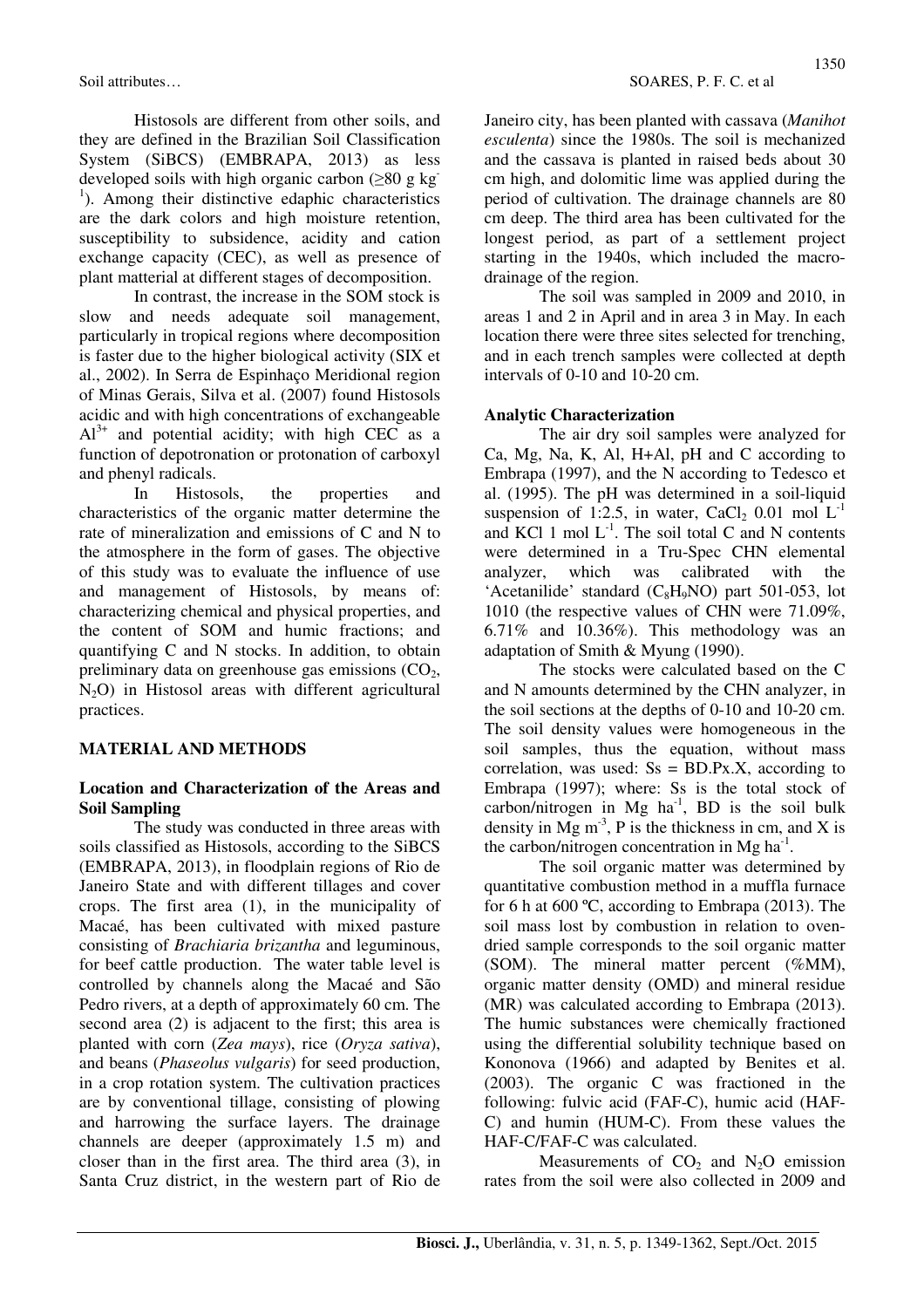2010 at the end of year. The  $N_2O$  was measured according with Alves et al. (2012) and is expressed in  $kg$  ha $^{-1}$  year<sup>-1</sup>. A portable infrared gas analyzer (IRGA) from PP Systems Company (2010) was used for measuring  $CO<sub>2</sub>$ . Samples were taken once a day, in the morning, at each site, for four consecutive days; there were six readings taken per day plus a reference measurement.

The soil bulk density was measured according to Embrapa (1997). The distribution of the aggregate classes was determined by sifting samples in water in a Yooder device, using sieves with mesh sizes of 2.0, 1.0, 0.5, 0.25 and 0.105 mm, following Embrapa (1997).

# **Statistical Analyses**

To evaluate the data, each area was considered as a treatment (identified by the coverage/crops: pasture, beans and cassava) and treated as completely randomized experimental design, with three field replicates in each area. The data were submitted to homogeneity (Bartlett) and normality (Lilliefors) tests. The data was submitted to variance analysis (ANOVA), and when significant the Tukey test ( $p < 0.05$ ) was applied. The data was compared for the areas, depths and samplings, with their interactions serving as a variation source. Multivariate analysis was also performed, using the principal components analysis (PCA) tool of the Canoco 4.5 program (VAN DEN BRINK; TER BRAAK, 1999).

## **RESULTS AND DISCUSSION**

# **Characterization of the Sorption Complex, pH and Organic Matter Content**

The concentrations of elements of the sorption complex were, in general, high in both sampling years (Table 1). In the first year, the values of  $Al^{3+}$  ranged from 1.2 to 2.7 cmol<sub>c</sub> kg<sup>-1</sup>, and there was no difference between areas or depths.  $H^+$  ions predominate in the sorption complex, varying from 22.4 to 32.7 (0-10 cm) and from 23.9 to 32.1 (10-20 cm) cmol<sub>c</sub>  $kg^{-1}$  and the values showed differences when comparing the areas, with highest values in cassava site, followed by pasture, then beans, at both soil depths. High  $H^+$  values were reported for Ebeling et al. (2008; 2011) and Silva et al. (2009), working with Histosols in floodplain and in highland environments. In 2008, Ebelimg et al. observed  $H^+$  values in floodplain soils from 10 to 83,6 cmolc  $kg^{-1}$ , and in highland well-drained soils from 11.9 to 83.6 cmolc  $kg^{-1}$ . In 2009, Silva et al. found in highland soils  $H<sup>+</sup>$  values higher than 100 cmolc  $kg^{-1}$  at the depth of 10-20 cm.

For the second year, the  $Al^{3+}$  levels showed differences between the areas at the depth of 10-20 cm (Table 1). The highest values were found in pasture and the lowest in the cassava, reflecting the management (fertilization and liming). The concentrations of  $Al^{3+}$  did not differ according to depths or between the years. There were no differences for H<sup>+</sup> between the treatments and depths.

 $Ca^{+2}$  and  $Mg^{+2}$  showed high values in the first sampling year, and the Ca/Mg ratio was generally on the order of 3:1 (Table 1). The level of  $Ca<sup>+2</sup>$  ranged from 9.3 to 19.4 (0-10 cm) and from 9.3 to  $20.4$  (10-20 cm) cmol<sub>c</sub>  $kg^{-1}$  and there were differences between the areas in both depths, with the cassava and pasture having the highest values, followed by the bean site. The levels of Mg<sup>+</sup> varied from 3.5 to 6.7 cmol<sub>c</sub>  $kg^{-1}$  in the first year sampling at 0-10 and 10-20 cm and there was no difference between areas. In the second year  $Ca^{+2}$  values varied from 4.4 to 9.8 cmol<sub>c</sub>  $kg^{-1}$  at 0-10 and 10-20 cm and there was no difference between values. For  $Mg^{+2}$ , the areas differed at the 10-20 cm depth, with the cassava field presenting the highest value in the second year; although there was no significant difference in values with depth or sampling years. The K value was relatively low and did not vary significantly with depth, in both years. The cassava is cultivated frequently with additions of fertilizer and liming, thus explaining the higher  $Ca^{+2}$  and  $Mg<sup>+2</sup>$  levels in comparison to the other sites.

The pH values showed no variation in the first year (Table 1). The pH values were always higher when measured in water and lower in KCl solution (at least 0.8 units less than pH in water). These results are attributed to the effect of KCl solution, which in contact with the soil sample, induces exchange of cations due to the higher concentration of  $K^+$  ions, releasing H<sup>+</sup> ions and  $Al^{3+}$ to the solution, resulting in increased acidity (EBELING et al., 2008).

In the second year, the pH in water showed significant differences for the sites at all depths, with higher values in the cassava, followed by beans, then pasture, in response to agricultural practices (Table 1). Similar results were observed in other regions of Brazil, with lower pH values in the upper layer of soils under pasture, compared to cassava and beans (MELO et al., 2010) and compared to areas with other crops (NOGUEIRA et al., 2012). According to these authors, the highest pH values in fruit crops are related to greater use of fertilizer and lime. The pH values in water are within the range reported by Ebeling et al. (2008; 2011) and Silva et al. (2009).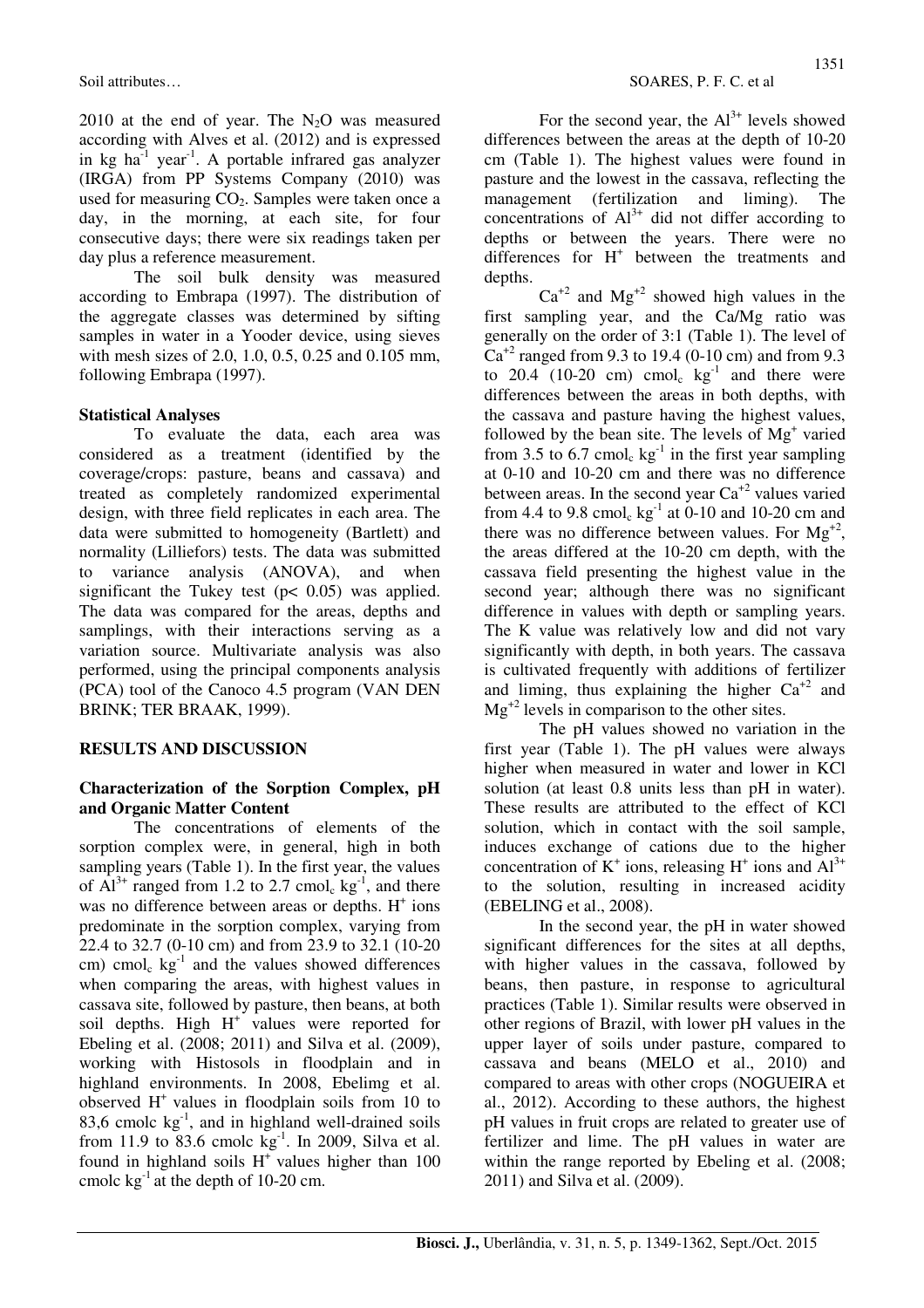| Area    | Depth     | $Al^{+3}$ | $H^+$                  | $Ca^{+2}$             | $Mg^{+2}$          | $K^+$     | $Na+$              |           | pH values         |                   |  |  |
|---------|-----------|-----------|------------------------|-----------------------|--------------------|-----------|--------------------|-----------|-------------------|-------------------|--|--|
|         | (cm)      |           |                        |                       |                    |           |                    |           | CaCl <sub>2</sub> | KC1               |  |  |
|         |           |           |                        | First Sampling - 2009 |                    |           |                    |           |                   |                   |  |  |
| Pasture |           | 2.7Aa(a)  | 27.5ABa(a)             | 14.1Aba(a)            | 4.9Aa(a)           | 0.10Aa(a) | 0.49Aa(a)          | 4.8Aa(a)  | 4.2Aa(a)          | 4.0Aa(a)          |  |  |
| Bean    | $0 - 10$  | 1.3Aa(a)  | 22.4Ba(a)              | 9.3Ba(a)              | $3.47\text{Aa(a)}$ | 0.28Aa(a) | 0.37Aa(a)          | 5.0Aa(a)  | 4.2Aa(a)          | 4.1Aa(a)          |  |  |
| Cassava |           | 1.2Aa(a)  | $32.7\text{Aa(a)}$     | 19.4Aa(a)             | $6.73$ Aab $(a)$   | 0.66Aa(b) | 0.73Aa(a)          | 4.8Aa(b)  | 4.1Aa(a)          | 3.9Aa(a)          |  |  |
| Pasture |           | 1.2Aa(a)  | 29.7ABa(a)             | 14.9Aba(a)            | 4.3Aa(a)           | 0.09Aa(a) | 0.35Aa(a)          | 4.7Aa(a)  | 4.2Aa(a)          | 3.8Aa(a)          |  |  |
| Bean    | $10-20$   | 1.5Aa(a)  | 23.9Ba(a)              | 9.3Ba(a)              | 3.6Aa(a)           | 0.19Aa(a) | 0.38Aa(a)          | 5.0Aa(a)  | 4.2Aa(a)          | 4.1Aa(a)          |  |  |
| Cassava |           | 1.8Aa(a)  | $32.1\text{Aa}(a)$     | 20.4Aa(a)             | 5.7Ab(a)           | 0.20Aa(b) | 0.73Aa(a)          | 4.8Aa(b)  | 4.1Aa(a)          | 3.9Aa(a)          |  |  |
|         |           |           | Second Sampling - 2010 |                       |                    |           |                    |           |                   |                   |  |  |
| Pasture |           | 2.5Aa(a)  | 19.5Aa(a)              | 7.03Aa(a)             | 2.87Aa(a)          | 0.75Ba(a) | 0.54Aa(a)          | 4.8Ba(a)  | 4.3Aa(a)          | 4.1Aa(a)          |  |  |
| Bean    | $0 - 10$  | 1.6Aa(a)  | $14.1\text{Aa}(a)$     | 4.60Aa(a)             | 5.33Aa(a)          | 0.98Ba(a) | 0.55Aa(a)          | 5.2Aba(a) | 4.3Aa(a)          | 4.3Aa(a)          |  |  |
| Cassava |           | 0.6Aa(a)  | 13.3Aa(b)              | 9.83Aa(b)             | 6.63Aa(a)          | 4.54Aa(a) | 0.53Aa(a)          | 5.5Aa(a)  | 4.3Aa(a)          | 4.5Aa(a)          |  |  |
| Pasture |           | 3.7Aa(a)  | 21.3Aa(a)              | 4.77Aa(b)             | 4.07Ba(a)          | 0.68Ba(a) | 0.42Aa(a)          | 4.7Ba(a)  | 4.2Aa(a)          | $4.0\text{Aa}(a)$ |  |  |
| Bean    | $10 - 20$ | 1.3ABa(a) | 13.6Aa(a)              | 4.40Aa(a)             | 4.70ABa(a)         | 0.73Ba(a) | $0.47\text{Aa(a)}$ | 5.2Aba(a) | 4.4Aa(a)          | 4.3Aa(a)          |  |  |
| Cassava |           | 0.8Ba(a)  | 13.6Aa(b)              | 9.60Aa(b)             | $8.67\text{Aa(a)}$ | 4.36Aa(a) | 0.66Aa(a)          | 5.5Aa(a)  | 4.2Aa(a)          | 4.4Aa(a)          |  |  |

Table 1. Values of the elements of the sorption complex, and pH with different solutions, for the three treatments, in the first and second samplings, at depths of 0-10 and 10-20 cm

# The capital letter represents the treatments at the same depth; the small letter represents the depths within the same treatment; the letters in parentheses represent the sampling year.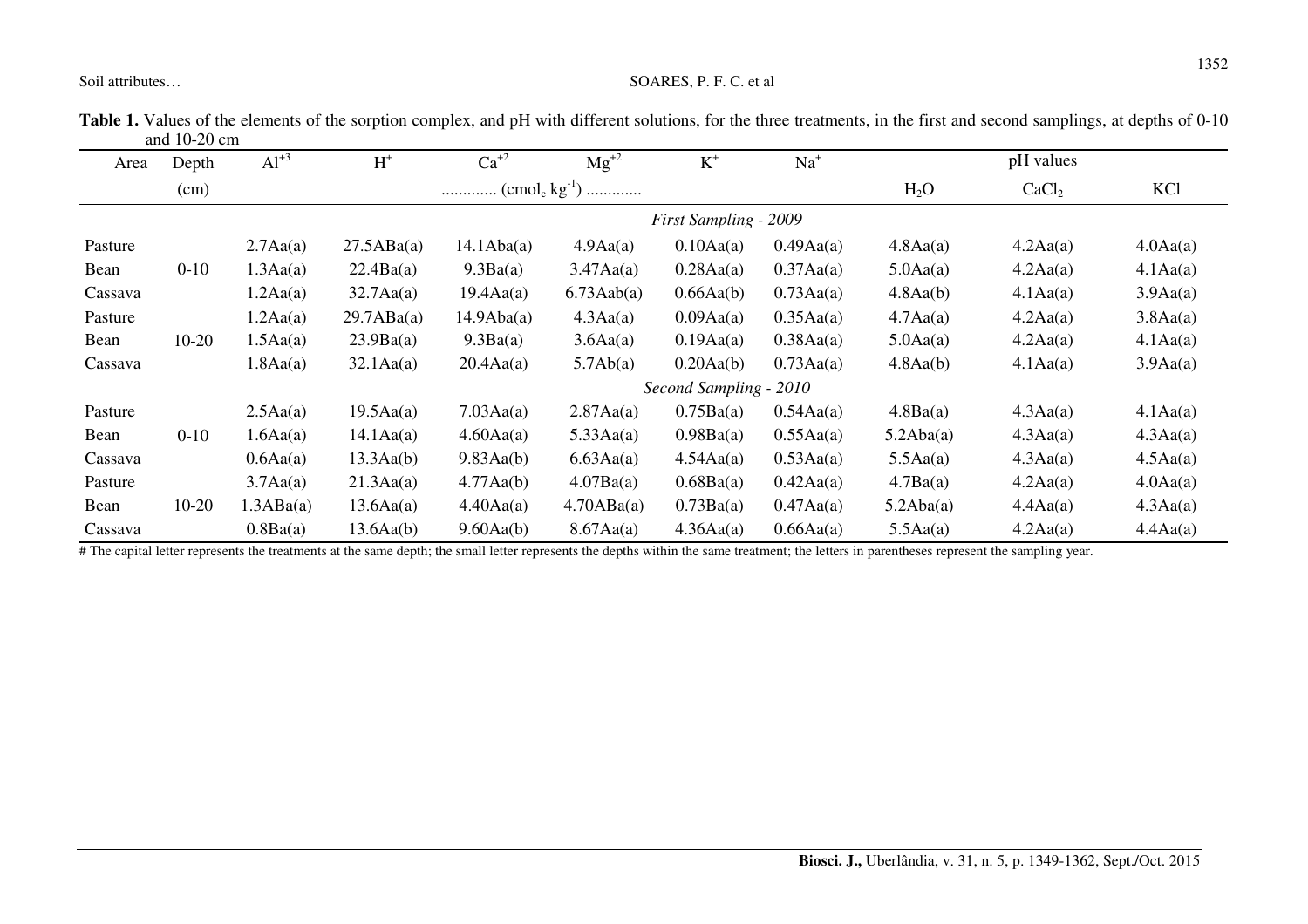The SOM content calculated from organic C values (EMBRAPA, 1997), varied from 142.9 to 292.3 g  $kg^{-1}$  in the first year and from 142.1 to 303.2  $g \text{ kg}^{-1}$  in the second (Table 2). The SOM values determined in the muffle furnace, considered as standard method for Histosols (EMBRAPA, 2013), varied from 162.5 to 297.8 g  $kg^{-1}$  in the first year and from 153.7 to 310.3 g  $\text{kg}^{-1}$  in the second. The muffle values were generally greater than those calculated by the organic C method.

**Table 2.** Soil organic matter (SOM) values obtained by two methods, in the two years, for the treatments and depths

|         |              | $SOM(g kg-1)$       |                            |                      |             |  |  |
|---------|--------------|---------------------|----------------------------|----------------------|-------------|--|--|
| Area    | Depth $(cm)$ |                     | <b>First Sampling 2009</b> | Second Sampling 2010 |             |  |  |
|         |              | Calculated          | Muffle                     | Calculated           | Muffle      |  |  |
| Pasture |              | $275.2\text{Aa(a)}$ | $282.7\text{Aa(a)}$        | 303.2Aa(a)           | 310.3Aa(a)  |  |  |
| Bean    | $0-10$       | 228.1ABa(a)         | 277.2ABa(a)                | 212.4ABa(a)          | 220.3ABa(a) |  |  |
| Cassava |              | 142.9Ba(a)          | 162.5Ba(a)                 | 145.4Ba(a)           | 153.7Ba(a)  |  |  |
| Pasture |              | 292.3Aa(a)          | $297.8\text{Aa(a)}$        | 299.6Aa(a)           | 322.9Aa(a)  |  |  |
| Bean    | $10-20$      | 214.5ABa(a)         | 229.2ABa(a)                | 203.9ABa(a)          | 222.4ABa(a) |  |  |
| Cassava |              | 152.2Ba(a)          | 163.5Ba(a)                 | 142.1Ba(a)           | 155.0Ba(a)  |  |  |
| $CV\%$  |              | 39.81               | 28.82                      | 34.27                | 26.28       |  |  |

# The capital letters represents the treatments at the same depth; the small letters represent the depths within the same treatment; the letters in parentheses represent the samplings years. Calculated – SOM calculated from organic C values obtained from Embrapa (1997) and using a multiplication factor; Muffle – values obtained by the muffle furnace method of determining organic matter.

The distribution of SOM values in the surface reflected the soil management. The cassava presented the lowest SOM values in both methods and depths. In Histosols, Cipriano-Silva et al. (2014) found values between  $175$  and  $181$  g kg<sup>-1</sup> when cultivated with sugarcane and cassava; and Moura et al. (2013) found values of 122 and 126 g  $kg^{-1}$  with cassava. These results indicate the effect of long period of cultivation and crop management, leading to intense SOM mineralization. According Moura et al. (2013), the decrease in SOM values were affected by drainage and soil tillage, influencing the temperature, humidity, soil aeration and supply of crop residues.

## **Physical Properties of Histosols**

The particle density (Dp) values (Table 3) ranged from 1.31 to 1.91 Mg  $\text{m}^3$ ; the total pore volume (TPV) varied between 50 and 69 % and the high TPV values are common in Histosols. The bulk density values ranged from 0.53 to 0.77 Mg  $m<sup>-3</sup>$  at the two depths, and there was a difference between the areas in the second year. The properties bulk density (BD), minimum residue (MR) and mineral material (MM) are related to SOM content and degree of decomposition (CONCEIÇÃO et al., 1999). The physical properties of Histosols are strongly influenced by the organic matter content that is used as an indicator of soil degradation.

The cassava site showed the greatest values of BD, MR and MM (Table 3) and the lowest of SOM (Table 2). These results indicate that

agricultural practices in the cassava site had greatest soil impact in the SOM transformation and soil subsidence. Similar result was observed by Cipriano-Silva et al. (2014) in an area cultivated with sugarcane and cassava. The organic matter density (OMD) also is related to soil usage (Table 3). According to Kämpf & Schneider (1989), values higher than  $0.15$   $Mg\ m^3$  are associated with intensively cultivated areas. The OMD values were greater than or equal to this value in all sites, with a variation between  $0.15$  and  $0.27$  Mg m<sup>-3</sup>. However, no significant differences were observed among sites or depths.

For the soil aggregation, in the first year, the MWD showed a difference among the sites at 0-10 cm, with highest values in the cassava. The pasture showed variation in values of MWD, increasing with depth, and there were no differences in the other areas. The MWD ranged from 3.78 to 4.90 mm. These values were higher than the data found by Moura et al. (2013) in Histossols in Brasilia, DF (2.4 to 2.84 mm), and they are in accordance with Cardozo et al. (2008), studying Histosols in Nova Friburgo, RJ, under oleraceous crops (4.10 mm) and an area left fallow for 20 years (3.42 mm). The MWD values in all three studies are considered high when compared to other soils classes than Histosols, and this is attributed to the SOM, which is considered by many researchers as the primary agent stabilizing the aggregates (GANG et al., 1998).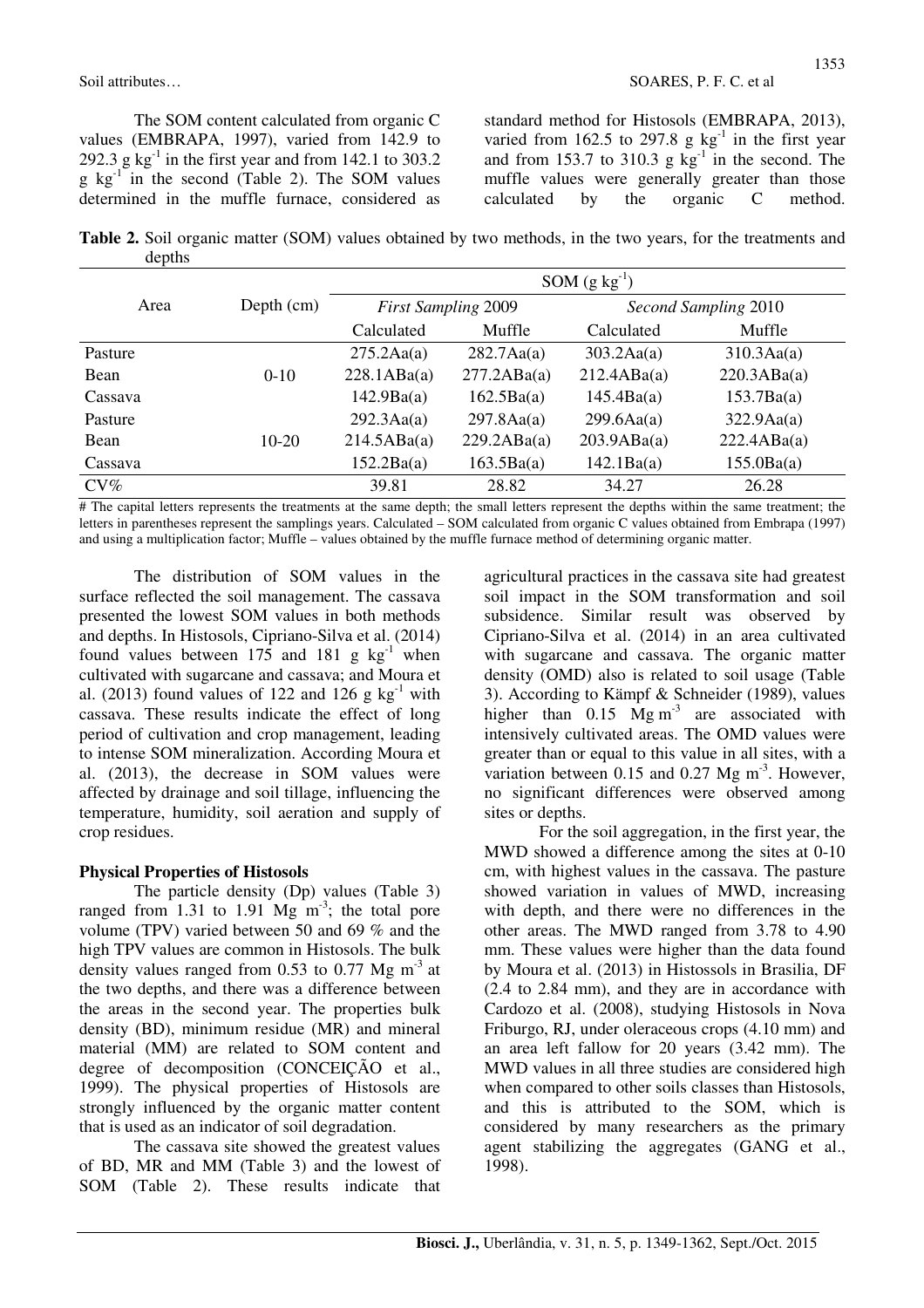#### Soil attributes… SOARES, P. F. C. et al.

| unicient usages, mist and second samplings, at deputs of 0-10 and 10-20 cm |          |                        |                      |                    |                       |                       |                      |                      |               |  |
|----------------------------------------------------------------------------|----------|------------------------|----------------------|--------------------|-----------------------|-----------------------|----------------------|----------------------|---------------|--|
| Area                                                                       | Depth    | Dp                     | <b>BD</b>            | <b>TPV</b>         | <b>OMD</b>            | <b>MR</b>             | <b>MM</b>            | Aggregate indexes    |               |  |
|                                                                            | (cm)     | $(Mg\ m^3)$            | $(Mg\ m^3)$          | $(\%)$             | $(Mg \text{ m}^{-3})$ | $\text{(cm cm}^{-1})$ | $(\%)$               | $MWD (mm)^*$         | $GMD (mm)^*$  |  |
|                                                                            |          | First Sampling - 2009  |                      |                    |                       |                       |                      |                      |               |  |
| Pasture                                                                    |          | $1.50$ Aa(a)           | $0.68$ Aa(a)         | 55 Aa $(a)$        | $0.26$ Aa(a)          | $0.28$ Aa(a)          | $61.0$ Aa(a)         | $3.78$ Bab(b)        | $0.10$ Ba(b)  |  |
| Bean                                                                       | $0 - 10$ | $1.55$ Aa(a)           | $0.57$ Aa(a)         | $64 \text{ Aa}(a)$ | $0.20$ Aa(a)          | $0.24$ Aa(a)          | $63.9$ Aa(a)         | $4.18$ ABa(a)        | $0.26$ ABa(a) |  |
| Cassava                                                                    |          | $1.67$ Aa(a)           | $0.72$ Aa(a)         | 57 Aa $(a)$        | $0.24$ Aa(a)          | $0.32$ Aa(a)          | $66.6$ Aa(a)         | $4.90 \text{ Aa(a)}$ | $0.46$ Aa(a   |  |
| Pasture                                                                    |          | $1.50$ Aa(a)           | $0.67$ Aa(a)         | 55 Aa $(a)$        | $0.27$ Aa(a)          | $0.27$ Aa(a)          | 59.9 A $a(a)$        | $4.31$ Aa(a)         | $0.09$ Aa(b)  |  |
| Bean                                                                       | $10-20$  | $1.31$ Aa(a)           | $0.64$ Aa(a)         | $50$ Aa(b)         | $0.19$ Aa(a)          | $0.30$ Aa(a)          | $71.0$ Aa(a)         | $4.49$ Aa(a)         | $0.18$ Aa(a)  |  |
| Cassava                                                                    |          | $1.65$ Aa(a)           | $0.69$ Aa(a)         | 58 Aa $(a)$        | $0.22$ Aa(a)          | $0.31$ Aa(a)          | $67.4$ Aa(a)         | $4.86$ Aa(a)         | $0.26$ Aa(a)  |  |
|                                                                            |          | Second Sampling - 2010 |                      |                    |                       |                       |                      |                      |               |  |
| Pasture                                                                    |          | $1.51$ Aa(a)           | $0.53$ Ba(a)         | $65 \text{ Aa(a)}$ | $0.24$ Aab(a)         | $0.21$ Ba(a)          | $57.1$ Bab(a)        | $4.26$ Aa(a)         | $0.26$ Aa(b)  |  |
| Bean                                                                       | $0 - 10$ | $1.62$ Aa(a)           | $0.50$ Ba(a)         | $69$ Aa(a)         | $0.16$ Aa(a)          | $0.22$ Ba(a)          | $67.9$ ABa(a)        | $4.14 \text{ Aa(a)}$ | $0.33$ Aa(a)  |  |
| Cassava                                                                    |          | $1.91$ Aa(a)           | $0.76$ Aa(a)         | $60$ Aa $(a)$      | $0.15$ Aa(a)          | $0.46$ Aa(a)          | $81.6$ Aa(a)         | $4.22$ Aa(a)         | $0.13$ Aa(b)  |  |
| Pasture                                                                    |          | $1.51$ Aa(a)           | $0.54 \text{ Ba}(a)$ | $64 \text{ Aa}(a)$ | $0.24$ Aab(a)         | $0.18$ Ba(a)          | 53.3 $Bb(a)$         | $4.37$ Aa(a)         | $0.37$ Aa(a)  |  |
| Bean                                                                       | $10-20$  | $1.61$ Aa(a)           | $0.54 \text{ Ba}(a)$ | $66$ Aa $(a)$      | $0.17$ Aa(a)          | $0.22$ Ba(a)          | $66.2$ ABa(a)        | $4.45 \text{ Aa(a)}$ | $0.28$ Aa(a)  |  |
| Cassava                                                                    |          | $1.88$ Aa(a)           | $0.77$ Aa(a)         | 56 Aa $(a)$        | $0.16$ Aa(a)          | $0.44$ Aa(a)          | $80.7 \text{ Aa(a)}$ | $4.51$ Aa(a)         | $0.16$ Aa(a)  |  |

**Table 3.** Values of Dp and BD, total pores volume, organic matter density, minimum residue, mineral matter, and aggregate indexes of three Histosol areas with different usages, first and second samplings, at depths of 0-10 and 10-20 cm

 Dp – particle density; Ds – bulk soil density; TPV – total pore volume, OMD - organic matter density; MR - minimum residue, MM - mineral matter; MWD – mean weight diameter; GMD geometric mean diameter. # The capital letters represents the treatments at the same depth; the small letters represent the depths within the same treatment; the letters in parentheses represent the samplings. \*CV (%) First Sampling: MWD – 13.47; GMD – 57.81 ; Second Sampling: MWD – 11.10; GWD – 51.32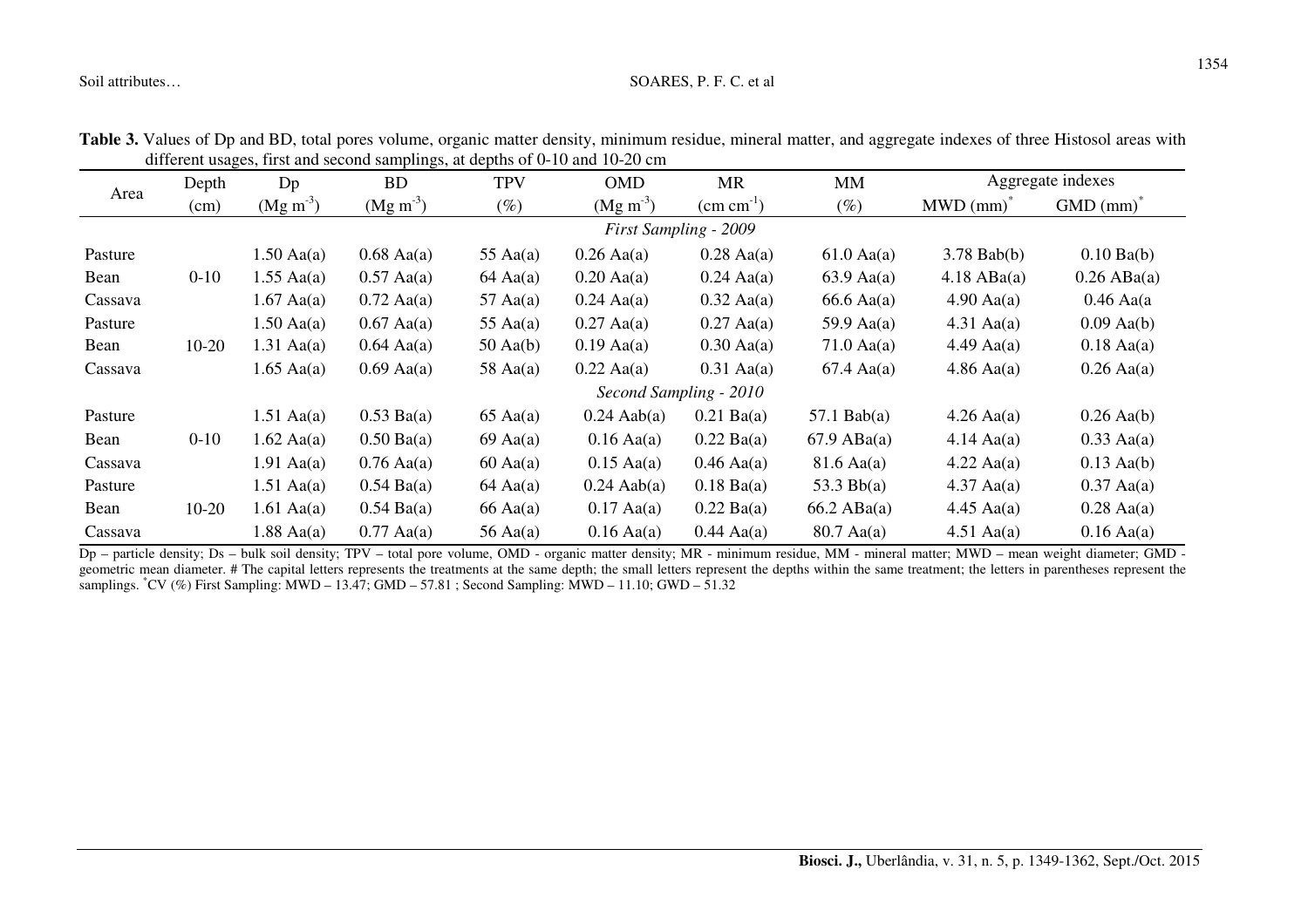The geometric mean diameter (GMD) varied from 0.09 to 0.46 mm. In the first year, the GMD showed a significant difference, with the largest diameter in cassava site at 0-10 cm. The low MWD and GMD values at 0-10 cm in the pasture may be related to cattle trampling. The highest values were observed in cassava site, where repetition of wet/dry cycles promoted by ridge planting and furrow irrigation leads to the formation of larger aggregates.

## **Fractionation of Humic Substances and Stocks of Carbon and Nitrogen in the Soil**

The distribution of humic fractios of SOM at the sites indicate predominance of humin fraction (HUM-C), followed by humic acid (HAF-C) and fulvic acid (FAF-C) (Table 4). The predominance of humin was also reported by others authors in Histosols and soils with high organic-matter content from different regions of Brazil (VALLADARES et al. 2007; FONTANA et al. 2008; CIPRIANO-SILVA et al, 2014). Two factors may explain the C dominance in the humin fraction in hydromorphic environments; the first is related to direct humidification of lignified tissues modified by demethylation processes, which is favored by reduction of insolubilization and mechanisms of microbial neossintese; and the second is related to presence of hereditary humin (ORLOV, 1985; TAN 2003).

**Table 4.** Carbon content in the humic substances fractions: humin (HUM-C), humic acid (HAF-C) and fulvic acid (FAF-C), and HAF-C/FAF-C ratio; and carbon and nitrogen stocks at 0-10 and 10-20 cm depth.

|         | Depth    | HUM-C                          | HAF-C                 | FAF-C                         | HAF-C/FAF-C            | $Stock1 (Mg ha-1)$  |                       |
|---------|----------|--------------------------------|-----------------------|-------------------------------|------------------------|---------------------|-----------------------|
| Area    | (cm)     | $(g kg^{-1})$                  | $(g kg^{-1})$         | $(g kg^{-1})$                 | $(g kg^{-1})$          | Carbon              | Nitrogen <sup>*</sup> |
|         |          |                                | First Sampling - 2009 |                               |                        |                     |                       |
| Pasture |          | $115.58$ Aa(a)                 | $29.80 \text{ Aa(b)}$ | 13.78Bb(b)                    | $2.18$ Aa(a)           | 115.92Aa(a)         | 8.35Aa(a)             |
| Bean    | $0-10$   | $90.64 \text{ Aa(a)}$          | $28.32 \text{ Aa(a)}$ | 13.34Bb(a)                    | $2.19$ Aa(a)           | 81.69Ba(a)          | 5.41ABa(a)            |
| Cassava |          | $35.38$ Aa(a)<br>$77.26$ Aa(a) |                       | $22.67$ Aa(a)                 | $1.57$ Aa(a)           | $104.98$ ABa(a)     | 1.86Ba(a)             |
| Pasture |          | $118.47 \text{ Aa}(a)$         | $26.52 \text{ Aa(a)}$ | $24.10 \text{ Aa(a)}$         | $1.22$ Aa(a)           | 115.34Aa(a)         | 7.76Aa(a)             |
| Bean    | 10-20    | $69.64$ Aa(b)                  | $29.03 \text{ Aa(a)}$ | $25.24 \text{ Aa(a)}$         | $1.24$ Aa(a)           | 78.72Ba(a)          | $3.01$ ABab $(a)$     |
| Cassava |          | 75.68 A $a$ (a)                | $32.34 \text{ Aa(a)}$ | $29.28$ Aa(a)<br>$1.14$ Aa(a) |                        | 97.27ABa(a)         | 2.34Ba(a)             |
|         |          |                                |                       |                               | Second Sampling - 2010 |                     |                       |
| Pasture |          | $186.36 \text{ Aa(a)}$         | 82.50 Aa(a)           | 54.37 Aa(a)                   | $1.54$ Aa(a)           | 99.35Aa(a)          | 4.45Aa(b)             |
| Bean    | $0 - 10$ | $100.62 \text{ ABa(a)}$        | 49.34Ba(a)            | 17.62Ba(a)                    | $2.21$ Aa(a)           | $74.67\text{Aa(a)}$ | 2.56Ba(b)             |
| Cassava |          | 79.05Ba(a)<br>44.56Ba(a)       |                       | 15.90Ba(a)                    | $2.80$ Aa(a)           | 83.16Aa(a)          | 1.23Ba(a)             |
| Pasture |          | $135.36$ Aa(a)                 | 58.20 Aa(a)           | $35.87 \text{ Aa(a)}$         | $1.66$ Aa(a)           | 113.65Aa(a)         | 5.32Aa(b)             |
| Bean    | 10-20    | $125.79 \text{ Aa(a)}$         | $67.50 \text{ Aa(a)}$ | $42.86 \text{ Aa(a)}$         | $2.05$ Aa(a)           | 70.62Ba(a)          | 1.97Ba(b)             |
| Cassava |          | 77.19Ba(a)                     | $42.76 \text{ Aa(a)}$ | 17.00Ba(b)                    | $2.54$ Aa(a)           | 88.65Ba(a)          | 1.69Ba(a)             |

<sup>1</sup> Carbon and nitrogen determined by the dry combustion method in a CHN analyzer (LECO); # The capital letters represent the treatments at the same depth; the small letters represent the depths within the same treatment; the letters in parentheses represent the samplings.  $^{\circ}CV$  (%) First Sampling: C – 33.20; N – 36.48; Second Sampling: C – 19.03; N – 22.85

There was a large variation in the HUM-C values for both depths; however, there was no difference among the sites in the first year. The HAF-C values did not differ, and FAF-C values only did so in the top layer (0-10 cm), with the highest value in the cassava site. There was no variation with depth for the C in SOM fractions (except for FAF-C in the first year), suggesting a similar SOM transformation processes of these Histosols.

In the second year (Table 4), the HUM-C fraction presented a significant difference in both

depths, in general with the same distribution and ranging from 77.19 to 186.36 g  $kg^{-1}$ . Pasture having the highest values, followed by bean and then cassava, a pattern that agrees with variation in SOM values. For HAF-C values, there was significative variation among sites only at 0-10 cm, and for FAF-C values in both depths, with the highest values in pasture site. The lowest values were in the cassava, and there was no variation with depth. The HAF-C/FAF-C ratio ranged from 1.14 to 2.19, similar to results found by Fontana (2008), and the values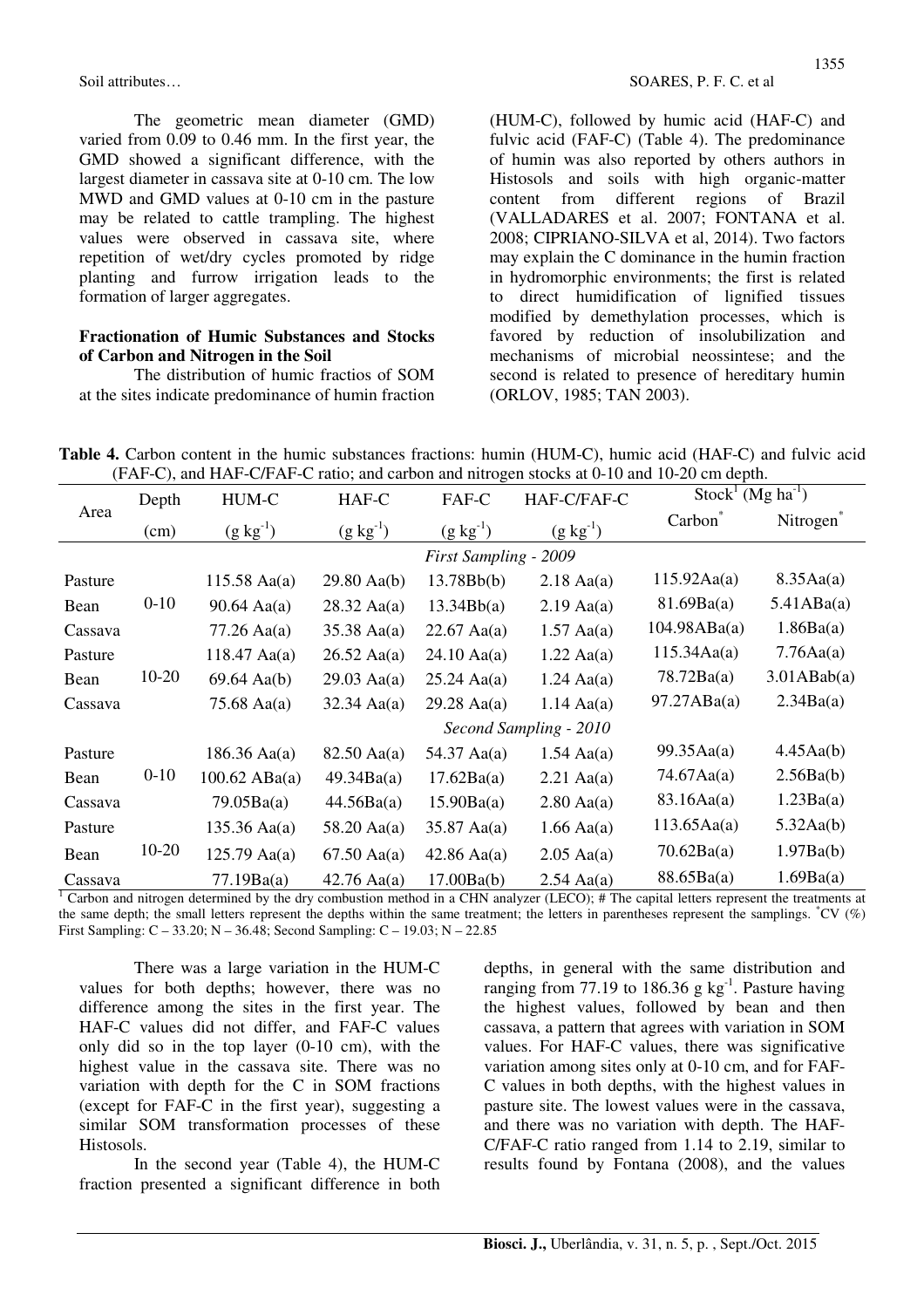higher than 2.0 indicate dominance of HAF-C in the Histosols.

There were differences in the carbon stocks (Table 4) for the first year, where the highest values were in pasture (115.92 and 115.34 Mg ha<sup>-1</sup>, for 0-10 and 10-20 cm respectively), followed by cassava and then bean. The same sequence was observed in the second year, the pasture having the highest stocks at 10-20 cm (113.65 Mg ha<sup>-1</sup>). The higher C stocks in pasture at the surface are related to the capacity of this system to add organic C to the soil by grass shoots and roots, leading to C increases in relation to other soil uses (D'ANDRÉA et al., 2002).

There were variations in the nitrogen stocks in the first year among the sites (Table 4). The pasture had the highest values, at depths of 0-10, 10- 20 cm, followed by bean, then cassava. The variation for pasture was the same in the second year. Between the years, the pasture presented the highest values in the first sampling at both depths. In beans, the highest N stock was in the first sampling, at depths of 0-10 and 10-20 cm.

Since N is found in Histosols mainly in organic form, changes in SOM levels are accompanied by similar alterations in N stock. These attributes can help the development of sustainable technologies as well as help in the assessment of the soil's role as a source or sink of  $C-CO<sub>2</sub>$  and N-N<sub>2</sub>O (CORAZZA et al., 1999).

## **Integration of Results for the Attributes of Histosols**

To distinguish possible effects of soil management, a principal components analysis (PCA) was used to rank the attributes, which were summarized in a graph with perpendicular axes, representing multidimensional variation of a set of data as a function of soil usage. This analysis showed a strong effect of soil management by a clear separation of the three sites, shown by the position of the vectors in Figure 1a. In this respect, axis 1 was responsible for the separation of the bean site from the other two usages, with this site's data appearing above the horizontal line. The PCA presented good significance, with the sum of the eigenvalues reaching 74.1%.

The data in Figure 1b show variable results within the usages, separating the cassava site, but not clearly distinguishing the pasture and the bean sites. This figure presents all the values and variables analyzed in the form of vectors, showing each variable's influence. Therefore, the nearest the attributes (variables) are, the more often they occur together. The pasture was associated with most of attributes related to C content as well as the state of organic matter transformation: C\_CHN, H\_CHN, N\_CHN, soil SOM\_muffle, N\_distiller, OMD, Al<sup>3+</sup>, H + , HUM-C and FAF-C. These attributes are directly related to recent and steady influx of organic matter in the soil, added to those that indicate less intervention by soil preparation.

due to their fasciculate root system, with a high density of fine roots and constant root renewal. Thus, they are an important source of carbon for the soil. Addition of organic matter during decomposition process adds into the soil aminoacids,  $CO<sub>2</sub>$  and carboxylic acids, the main factors responsible for the increase of  $H^+$  ions in the soil solution. The bean field occupied an intermediate position with respect to the attributes and showed a direct relationship with C. But it stood out for attributes such as pH\_ KCl, FAH/FAF, HAF-C, SOM\_WB, StC\_WB, TPV, GMC, Al<sup>3+</sup> and  $H^+$ .

The levels of  $Al^{3+}$  and H CHN were not specifically associated with any of the usages, but were instead found at the intersection between pasture and bean sites. Since these two were near each other, both in Macaé (RJ), these attributes may be related to characteristics inherited from the organic matter and mineral sediments that formed the Histosols. For the cassava site, there was a cluster of chemical attributes regarding soil fertility along with physical attributes indicative of the crop management. The attributes common to this usage were: Ca, Mg, Na, K, P, S, T, V, pH (water,  $CaCl<sub>2</sub>$ ), BD, Dp, MWD, GMD, MR and MM. The values related to soil fertility are explained by the greater usage of agriculture practices for a longer period. In turn, the physical attributes indicate an advanced subsidence and/or soil degradation process.

## **Grasses Promote Greater Addition of Carbon in Soil**

The multivariate analysis was important to distinguish the usages. The values found and discussed separately above show that the soil management in the pasture site to a certain extent promotes conservation of organic carbon, while the management of the cassava is more aggressive, causing greater degradation and reducing the carbon stock.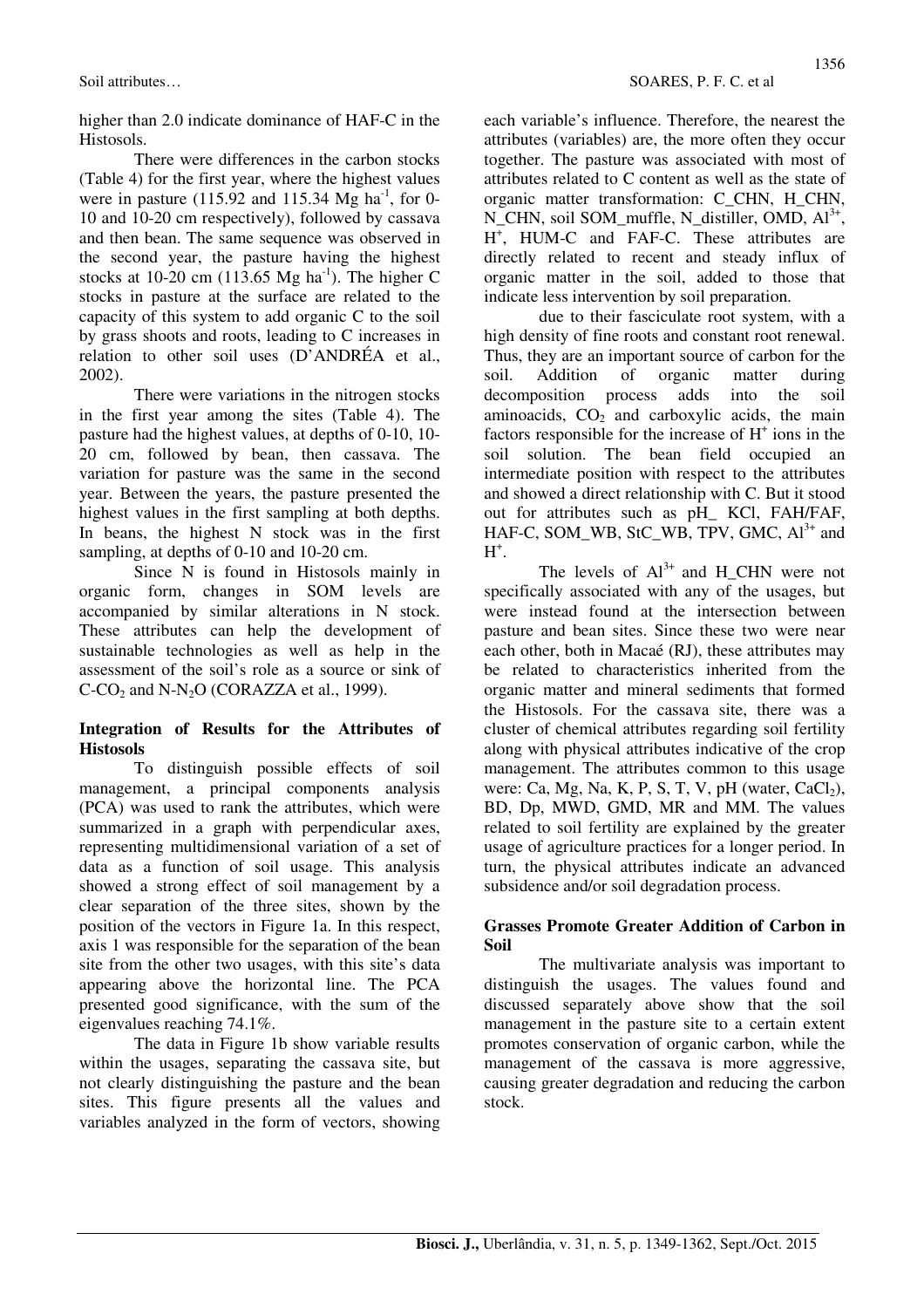

**Figure 1.** Principal components analysis of the soil attributes with emphasis on discrimination of the usages (a); and general analysis of influence of the soil attributes with emphasis on clustering as a function of usages (b) (Axis 1-  $61.8\%$  and Axis  $2 - 12.3\%$ ).

#### **Emission of CO2 and N2O from the Histosols**

The emissions of  $CO<sub>2</sub>$  and  $N<sub>2</sub>O$  were calculated from the data obtained in the field and analyzed by comparing against the greenhouse gas emission database of the IPCC (1997). Although the number of measurements was too small to be certain of the real emission pattern during the growing cycle, the data are still original and important because of the scarcity of studies in the literature on Histosols. The  $CO<sub>2</sub>$  flux (Figure 2-ab) was greatest in the first year in the bean site  $(0.09 \text{ Mg } CO<sub>2</sub> \text{ ha}^{-1})$  $day^{-1}$ ) among all measurements during the four sampling days. This high  $CO<sub>2</sub>$  flux was possible due to addition of crop residue (leguminous  $N_2$  fixer), causing a lower C/N ratio, which favored the OM decomposition by aerobic microorganisms, increasing the flux of  $CO<sub>2</sub>$ . At the first sampling, the crop was in maturation stage, with a large proportion of leaves in senescence, increasing input of N in the soil. Giacomine et al. (2008) also observed a tendency for greater emissions after the

addition of plant material. The authors theorized that organic compounds, which decompose easily, are mineralized after microbial population adapts to the substrate, and in the process  $CO<sub>2</sub>$  is also emitted by root respiration.

For the second year, the highest  $CO<sub>2</sub>$ emissions were observed in the pasture, with high flux on all four measurement days and the highest value on the third day  $(0.10 \text{ Mg } CO_2 \text{ ha}^{-1} \text{ day}^{-1})$ . At that period, the bean and cassava fields had already been harvested and there were no plant residues, unlike the pasture, where the grass was about 80 cm tall and there was a layer of plant residues about 5 cm thick, thus a large proportion of biomass was steadily introduced in the soil to continue the process of transforming the SOM. Besides this, the dense grass root system intensified the emission of  $CO<sub>2</sub>$  by the respiration process. The  $CO<sub>2</sub>$  fluxes oscillated during the samplings, although with a tendency for higher values in the second year.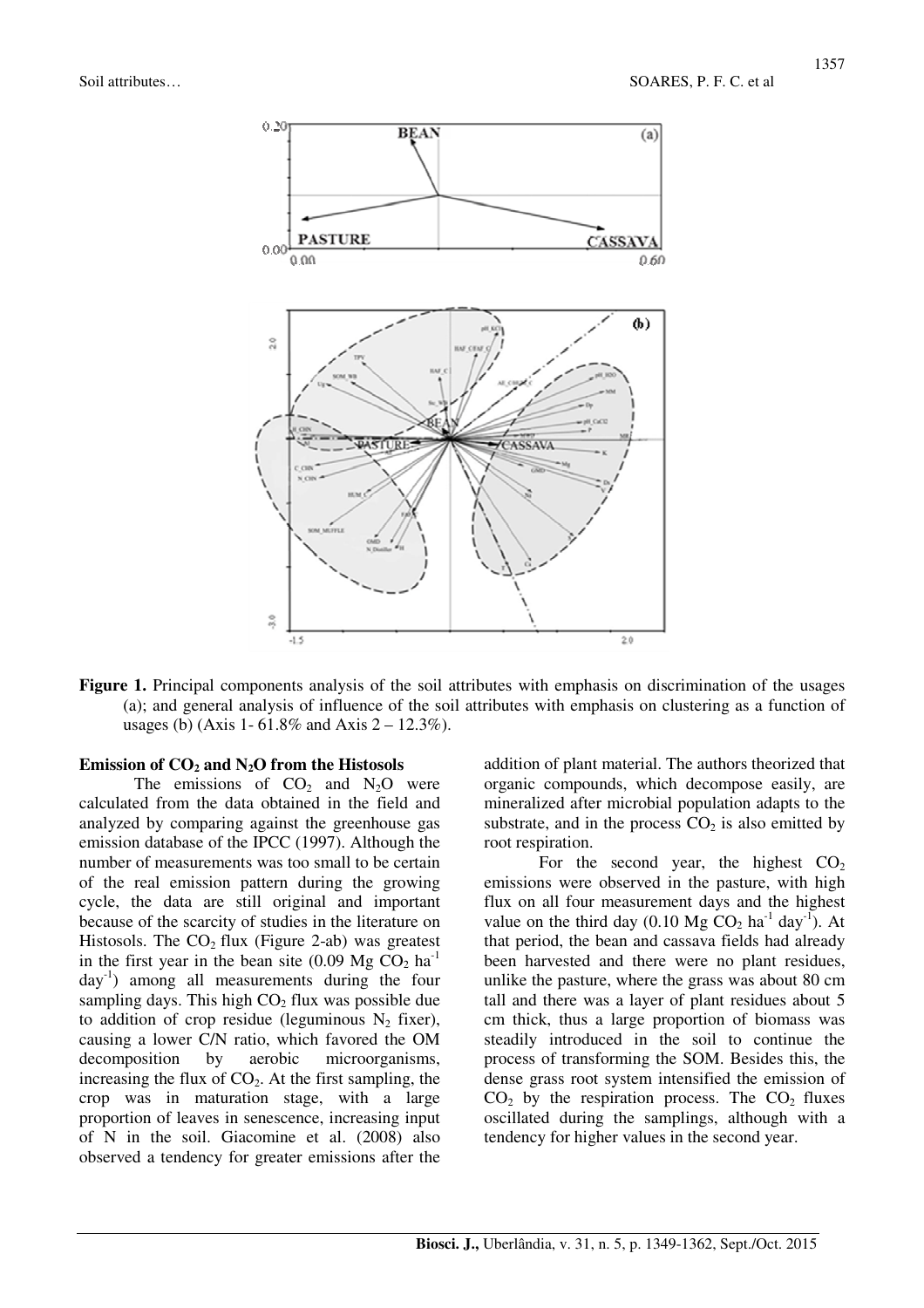

**Figure 2.** C\_CO<sub>2</sub> emissions on different sampling days (x-axis) in function of soil usage, first sampling (a) and second sampling (b). N\_N<sub>2</sub>O emissions on different sampling days (x-axis) in function of soil usage, first sampling (c) and second sampling (d). The values were submitted to the Tukey test (0.05>p). The dotted line indicates the typical emission in a tropical climate and the solid line in a temperate climate.

Organic matter decomposes in tropical climates twice as fast as in temperate climates (IPCC, 1997). As a consequence, the  $CO<sub>2</sub>$  flux from Histosols is also greater in tropical regions, varying from  $0.02$  Mg C\_CO<sub>2</sub> ha<sup>-1</sup> day<sup>-1</sup> in temperate climates to 0.10 Mg C CO<sub>2</sub> ha<sup>-1</sup> day<sup>-1</sup> in tropical ones. The  $CO<sub>2</sub>$  flux values in this study are in accordance with IPCC data for Histosols in tropical regions.

Regarding  $N_2O$  (Figure 2-cd), for the first year the highest flux occurred in the bean site on the second day, at about 270  $\mu$ g N-N<sub>2</sub>O m<sup>-2</sup> day<sup>-1</sup>. On the other days, the highest emissions came from the pasture. The  $N<sub>2</sub>O$  fluxes in these two usages did not differ, while the lowest values occurred in the cassava site. The high values in the pasture are possibly related to the continuous addition of N (JANTALIA et al., 2006), and in the bean site due to releasing of N to the soil from decomposition of fallen leaves. For the second year the highest  $N_2O$ 

flux occurred in the pasture on the first day, with values of 180  $\mu$ g N-N<sub>2</sub>O m<sup>-2</sup> day<sup>-1</sup>. On the other days no variation or pattern was observed in the  $N<sub>2</sub>O$  flux.

There are few published studies of gas emissions from Histosols in tropical regions, making comparison and validation of the data hard. However, the  $C-CO<sub>2</sub>$  flux values are within the emission range proposed by the IPCC, while the N- $N<sub>2</sub>O$  values are lower. Based on this study, although preliminary, nitrous oxide emission rates proposed for cultivated Histosols in tropical regions are overestimated.

#### **CONCLUSIONS**

The cassava site had the highest levels of sorption complex elements, as a direct influence of fertilization and soil management.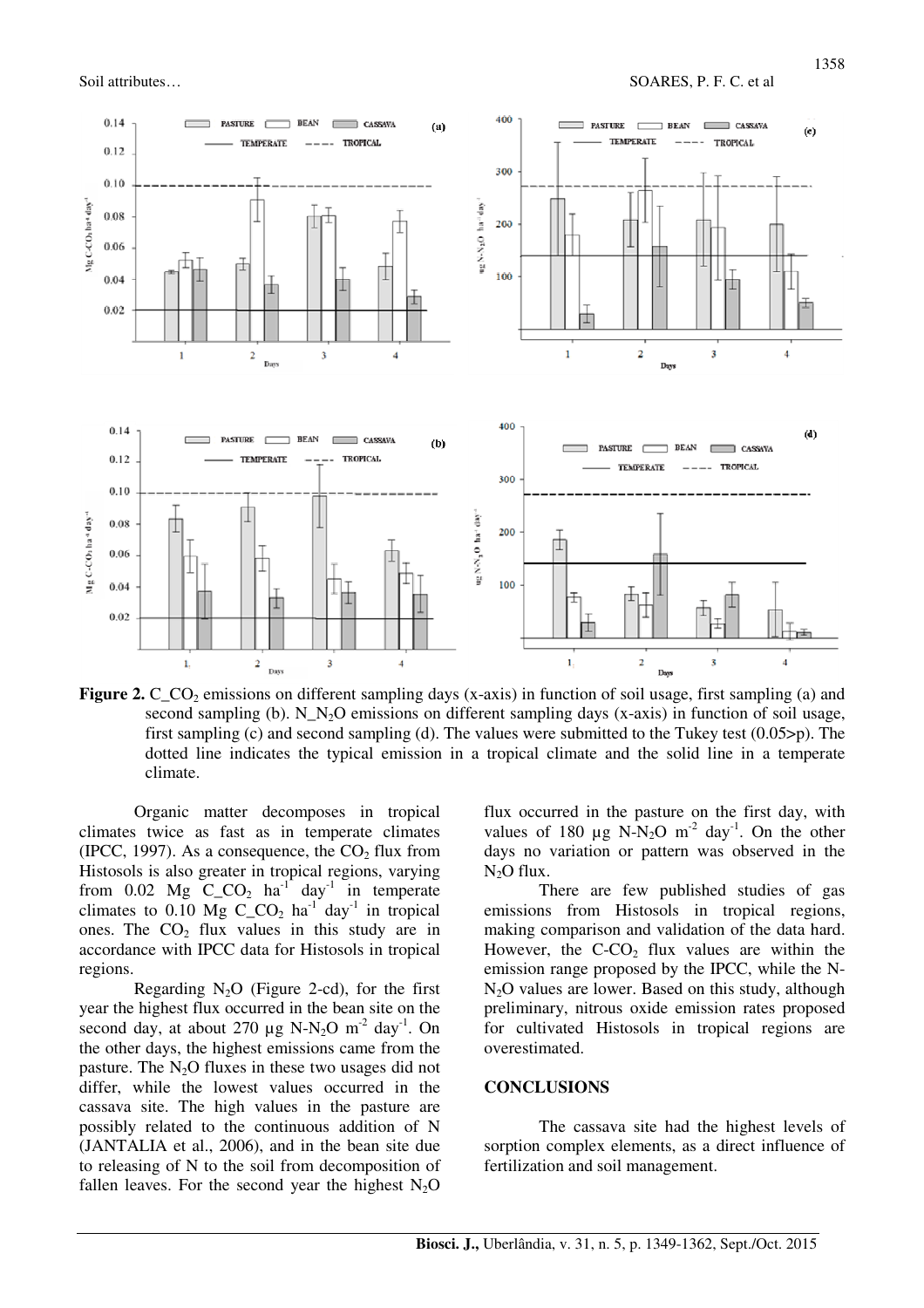The physical properties: soil bulk density, particle density, mineral matter, mineral residue and organic matter density indicated highest alterations of Histosols properties with agricultural usage.

The cassava showed most transformation of soil organic matter.

In all sites, the carbon levels in the organic fractions indicated predominance of HUM-C. The SOM and the stocks of C and N were highest in the pasture, which was considered the best usage in terms of conserving SOM.

The clusters obtained through multivariate analysis allowed to stratify the three usages. The pasture stood out as showing the least alteration of soil properties.

Although  $C-CO_2$  and  $N-N_2O$  flux data were obtained from a small number of samples, preliminary values of  $C-CO<sub>2</sub>$  emission were within the range proposed by the IPCC, while the  $N-N<sub>2</sub>O$ values were lower.

#### **ACKNOWLEDGEMENTS**

The authors acknowledge the Pesagro-Rio for experimental areas, and technicians of UFRRJ for analyses assistance. Thanks are extended to the Brazilian Federal Agency CAPES for financial support through the Graduate Course in Agronomy – Soil Science (CPGA-CS / UFRRJ), as well as the CNPq and the FAPERJ for scholarships issued to the authors and for financing the project.

**RESUMO:** Os Organossolos são reservatório natural de C no solo e sua drenagem seguida por práticas agrícolas leva a subsidência e transformações na matéria orgânica do solo. O objetivo do estudo é avaliar a influencia do uso e manejo de Organossolos, através da: caracterização de propriedades químicas e físicas, conteudo de matéria orgânica do solo e frações húmicas; e quantificação de estoques de C e N. Ainda, obter dados preliminares sobre emissão de gases de efeito estufa (CO2, N2O) em áreas de Organossolos com diferentes usos agrícolas. Foram selecionadas três áreas com solos e ambientes semelhantes, duas no município de Macaé, sob pastagem e feijão com rotação de lavouras, e a terceira em Santa Cruz na cidade do Rio de Janeiro, com mandioca (*Manihot esculenta*). Os atributos avaliados foram: físicos densidade do solo (Ds), densidade de partículas (Dp), densidade de matéria orgânica (DMO), material mineral (MM), resíduo mineral (RM), estabilidade de agregados; químicos - pH, cátions trocáveis, matéria orgânica do solo (MOS), carbono nas frações humina (HUM-C), ácido húmico (FAH-C) e ácido fúlvico (FAF-C); estoques de C e N; e fluxo de CO<sub>2</sub> e N<sub>2</sub>O. A área de mandioca apresentou maiores valores de cátions trocáveis como resultado das práticas de adubação e manejo do solo. A área de mandioca apresentou Ds e Dp, volume total de poros, e valores de MM e RM e DMO mais elevados, e maior grau de transformação da matéria orgânica, indicando maior alteração das propriedades do Organossolo com esse uso. Em todas as áreas, os teores de C indicaram predomínio da humina. Os valores de MOS e estoques de C e N foram maiores na pastagem, indicando melhor preservação da matéria orgânica, com valores variando de 115,92-99,35Mg ha<sup>-1</sup> de C e 8,35-4,45 Mg ha<sup>-1</sup>para N. Os valores de fluxo de CO<sub>2</sub> estão de acordo com o IPCC, sendo o mais elevado de 0,09 mg de  $CO_2$  ha<sup>-1</sup> dia<sup>-1</sup> na pastagem. Para N<sub>2</sub>O os fluxos foram menores que o proposto pelo IPCC, com o maior valor de 270 g N2O -N m-2 dia-1 na área com feijão. Em geral, a análise multivariada discriminou as áreas e a pastagem foi o uso que menos afetou as propriedades dos Organossolos.

**PALAVRAS-CHAVE:** Substâncias Húmicas. Estoques de C e N, Emissões de N<sub>2</sub>O e de CO<sub>2</sub>.

#### **REFERENCES**

ALVES, B. J. R; SMITHB, K. A; FLORES, R. A.; CARDOSO, A. S; OLIVEIRA, W. R. D.; JANTALIA, C. P.; URQUIAGA, S.; BODDEY, R. M. Selection of the most suitable sampling time for static chambers for the estimation of daily mean N2O flux from soils. **Soil Biology and Biochemistry**, Elmsford, v. 46, n. 1, p. 129– 135, 2012. http://dx.doi.org/10.1016/j.soilbio.2011.11.022

BATJES, N. H. Total carbon and nitrogen in the soils of the world. **European Journal of Soil Science,**  Amsterdam, v. 47, n. 2, p. 151–163,1996. http://dx.doi.org/10.1111/j.1365-2389.1996.tb01386.x

BENITES, V. M., MADARI, B., MACHADO, P. L. O. A. **Extração e fracionamento quantitativo de substâncias húmicas do solo: um procedimento simplificado de baixo custo**. Rio de Janeiro: Embrapa Solos, 2003. p. 7.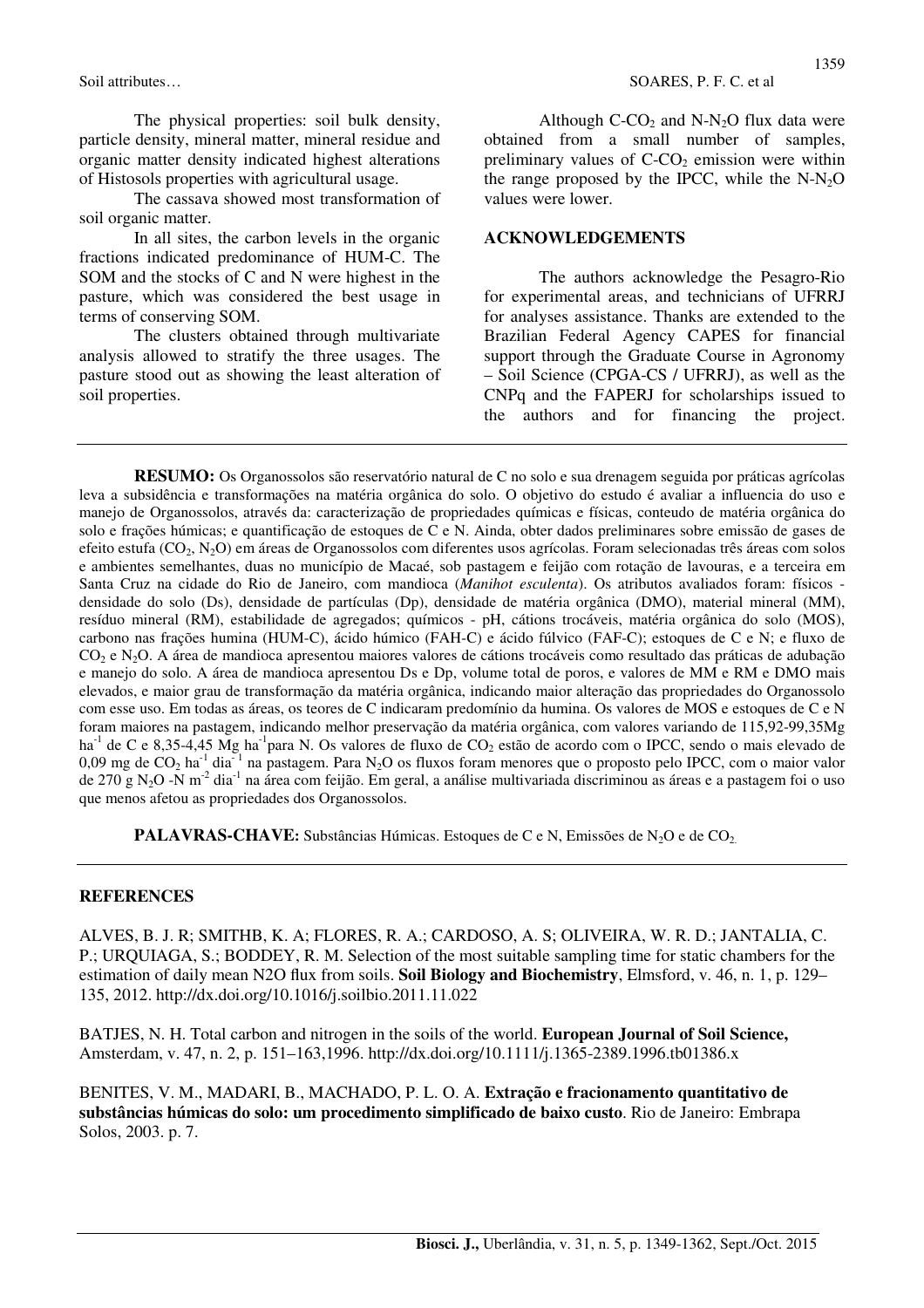CARDOZO, S. V.; PEREIRA, M. G.; LOSS, A.; RAVELLI, A. Caracterização de propriedades edáficas em áreas sob manejo orgânico e natural na região serrana do Estado do Rio de Janeiro. **Semina**. Ciências Agrárias, Londrina, v. 29, n. 3, p. 517-530, 2008

CERRI, C. E. P., SPAROVEK, G., BERNOUX, M., EASTERLING, W. E., MELILLO, J. M., CERRI, C. C. Tropical agriculture and global warming: impacts and mitigation options. **Scientia Agricola,** Piracicaba, v. 64, n. 1, p. 83-99, 2007. http://dx.doi.org/10.1590/S0103-90162007000100013

CIPRIANO-SILVA, R., VALLADARES, G. S., PEREIRA, M. G., ANJOS, L. H. C. Caracterização de Organossolos em ambientes de várzea do nordeste do Brasil. **Revista Brasileira de Ciência do Solo**, Viçosa, v. 38, n. 1, p. 26-38, 2014.

CONCEIÇÃO, M., MANZATTO, C. V., ARAÚJO W. S., MARTIN NETO, L., SAAB, S. C., CUNHA, T. J. F., FREIXO, A. A. **Caracterização de solos Orgânicos do Estado do Rio de Janeiro, propriedades físicas e morfológicas como subsídios à classificação**. Rio de Janeiro: Embrapa Solos, v. 4, 1999. 6 p.

CORAZZA, E. J., SILVA, J. E., RESCK, D. V. S., GOMES, A. C. Comportamento de diferentes sistemas de manejo como fonte ou depósito de carbono em relação à vegetação de Cerrado. **Revista Brasileira de Ciência do Solo**, Viçosa, v. 23, n. 2, p. 425-432, 1999.

D'ANDRÉA, A. F., SILVA, M. L. N., CURI, N., SIQUEIRA, J. O., CARNEIRO, M. A. C. Atributos biológicos indicadores da qualidade do solo em sistemas de manejo na região do Cerrado no sul do Estado de Goiás. **Revista Brasileira de Ciência do Solo**, Viçosa, v. 26, n. 4, p. 913- 923, 2002.

EBELING, A. G., ANJOS, L. H. C., PEREZ, D. V., PEREIRA, M. G., VALLADARES, G. S. Relação entre acidez e outros atributos químicos em solos com teores elevados de matéria orgânica. **Bragantia**, Campinas, v. 67, n. 2, p. 261-266, 2008. http://dx.doi.org/10.1590/S0006-87052008000200019

EBELING, A. G.; ANJOS, L. H. C.; PEREZ, D. V.; PEREIRA, M. G. & GOMES, F. W. F. Atributos químicos, carbono orgânico e substâncias húmicas em Organossolos Háplicos de várias regiões do Brasil. **Revista Brasileira de Ciência do Solo**, Viçosa, v. 35, n. 2, p. 325-336, 2011.

EMBRAPA - Embrapa Informação Tecnológica. **Manual de métodos de análise de solo.** First ed. Brasília, Embrapa Informação Tecnológica, 1997, p. 212.

EMBRAPA - Embrapa Informação Tecnológica. **Sistema Brasileiro de Classificação de Solos**. 3rd ed. Brasília, Embrapa Informação Tecnológica, 2013, p. 353.

FONTANA, A., PEREIRA, M. G., ANJOS, L. H. C., BENITES, M. B. Distribution of organic carbon in the humic fractions of diagnostic horizons from Brazilian soils. **Communication in Soil Science Plant and Analysis**, New York v. 39, n. 4, p. 951–971, 2008. http://dx.doi.org/10.1080/00103620801925323

GANG, L. U.; SAKAGAMI, K.; TANAKA, H.; HAMADA, R. Role of soil organic matter stabilization of water-stable aggregates in soils under different types of land use. **Soil Science Plant Nutrition,** Hongou, v. 44, n. 2, p. 147-155, 1998.

GIACOMINI, S. J. AITA, C. & MIOLA, E. C. C. Mineralização do carbono da palha de aveia e dejetos de suínos aplicados na superfície ou incorporados ao solo. **Revista Brasileira de Ciência do Solo**, Viçosa, v. 32, n. especial, p. 2661-2668, 2008.

IPCC (Intergovernmental Panel on Climate Change). HOUGHTON J. T., MEIRA FILHO L. G., LIM B., TREANTON K., MAMATY I., BONDUKI Y., GRIGGS D. J. AND CALLANDER B. A. (Eds). Revised 1996 IPCC, **In**: Guidelines for National Greenhouse Inventories. IPCC/OECD/IEA, Paris, France, 1997.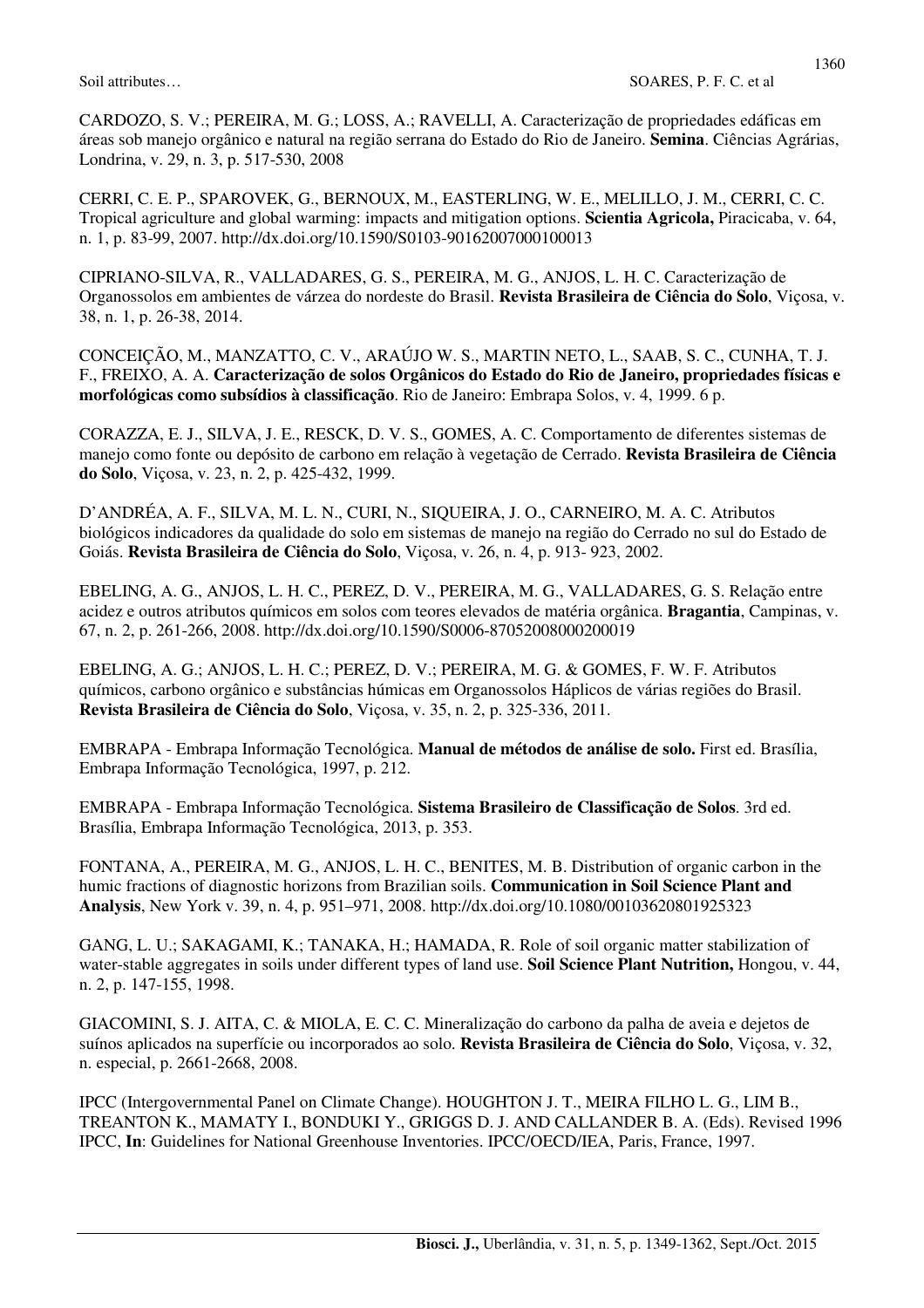JANTALIA, C. P., ZOTARELLI, L., SANTOS, H. P., TORRES, E., URQUIAGA, S., BODDEY, R. M., ALVES, B. J. R. Em busca da mitigação da produção de óxido nitroso em sistemas agrícolas: avaliação de práticas usadas na produção de grãos do sul do país. **In**: ALVES, B.J.R., URQUIAGA, S., AITA, C., BODDEY, R. M., JANTALIA, C. P., CAMARGO, F. A. O., (Eds.), Manejo dos sistemas agrícolas: impacto no sequestro de C e N nas emissões de gases de efeito estufa. Porto Alegre: Genesis, 2006. 81-108p.

KÄMPF, N., SCHNEIDER, P. Caracterização de solos orgânicos do Rio Grande do Sul: Propriedades morfológicas e físicas como subsídios à classificação. **Revista Brasileira de Ciência do Solo**, Viçosa, v. 13, n. 1, p. 227-236, 1989.

KONONOVA, M. M. **Soil organic matter. Its nature, its role in soil formation and in soilfertility**. Pergamon, Oxford, second edition, 1966. 544p.

MELO, F. V., SCHAEFER, C. E. G. R., UCHÔA, S. C. P. Indian land use in the Raposa–Serra do sol reserve, Roraima, Amazonia, Brazil: Physical and chemical attributes of a soil catena developed from mafic rocks under Shifting cultivation. **Catena,** Amsterdam, v. 80, n. 2, p. 95–105, 2010.

MOURA, L N. de A., LACERDA, M. P. C., RAMOS, M. L. G. Qualidade de Organossolo sob diferentes usos antrópicos em áreas de preservação permanente no Distrito Federal. **Revista Brasileira de Engenharia Agrícola e Ambiental,** Campina Grande**,** v. 17, n. 1, p. 33–39, 2013. http://dx.doi.org/10.1590/S1415- 43662013000100005

NOGUEIRA, E. D., TÍNEL, C. JR. J. I., VASCONCELLOS, B. M. C. Atributos químicos do solo sob diferentes coberturas vegetais em áreas do platô de Neópolis-SE. **Scientia Plena,** Sergipe, v. 8, n. 4, p. 1-5, 2012.

ORLOV, R. **Humic acids of soils**. Washington: The National Science Foundation, 1985. 378 p.

PP SYSTEMS, EGM-4 **Environmental Gas Monitor For CO2 Operator's Manual** Version 4.11.http:/webh01.ua.ac.be/pleco/TECH/MANUALS/PPS/EGM4/EGM4\_Operation\_V411.pdf, Massachusetts, USA. (consulted on 09.02.2010).

SILVA, E. B., SILVA, A. C., GRAZZIOTTI, P. H., FARNEZI, M. M. M., FERREIRA, C. A., COSTA, H. A. O., HORAK, I. Comparação de métodos para estimar a acidez potencial mediante determinação do pH SMP em Organossolos da Serra do Espinhaço Meridional. **Revista Brasileira de Ciência do Solo** Viçosa, v. 32, n. 5, p. 2007-2013, 2007. http://dx.doi.org/10.1590/S0100-06832008000500022

SILVA, A. C.; HORÁK, I.; TORRADO, P. C.; CORTIZAS, A. M.; RACEDO, J. R. & CAMPOS, J. R. R. Turfeiras da serra do espinhaço meridional - MG. II - Influência da drenagem na composição elementar e substâncias húmicas. **Revista Brasileira de Ciência do Solo,** Viçosa, v. 33, n. 5, p. 1399-1408, 2009.

SIX, J., FELLER, C., DENEF, K., OGLE, S.M., SÁ, J. C. M., ALBRECHT, A. Soil carbon matter, biota and aggregation in temperate and tropical soils: Effects of no-tillage. **Agronomie,** França, v. 22, n. 7-8, p. 755-775, 2002.

SMITH J. L., MYUNG, H. U. Rapid procedures for preparing soil and KCl extracts for <sup>15</sup>N analysis. **Communications in Soil Science and Plant Analysis,** Missouri, v. 21, n. 1, p. 2273-2279, 1990.

TAN, K. H. **Humic Matter in Soil and the Environment Principles and Controversies**. New York: Marcel Dekker, Inc., 2003. 398 p. http://dx.doi.org/10.1201/9780203912546